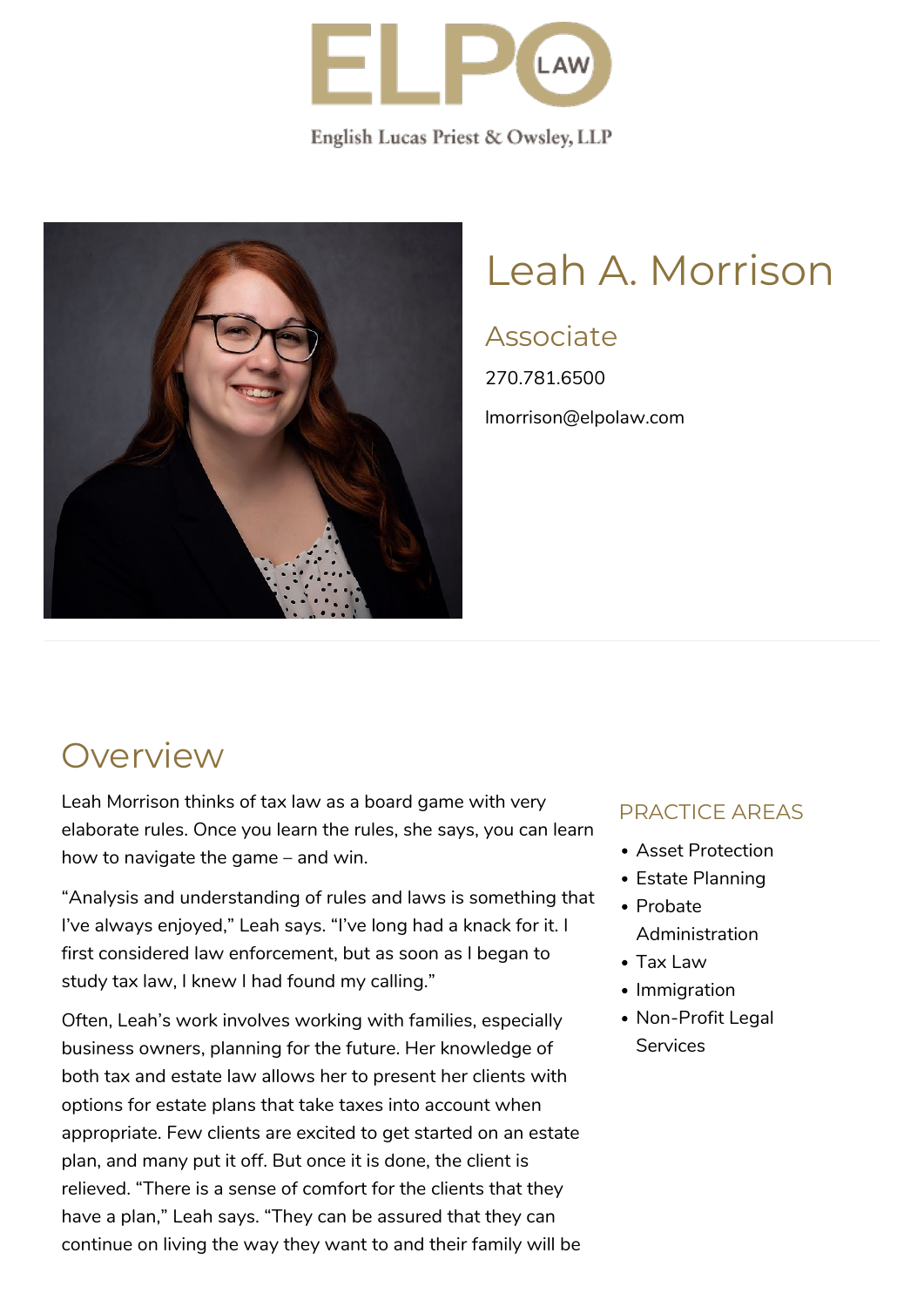taken care of."

Leah was raised in New Jersey, and sought education in distant locations as a way to experience more of the country. She sought out the University of Louisville Brandeis School of Law first by location and then discovering that she loved law, and enjoyed living in Kentucky. "My Constitutional law class was probably my favorite educational experiences," Leah says. "It was one of the first times I enjoyed education, as opposed to being in it just to get where I needed to be. It was great to have really engaging discussions."

Beyond law school, Leah earned an LL.M. degree from the University of Alabama School of Law. An LL.M. degree gives attorneys advanced and intensive study in tax law.

Outside of work, Leah enjoys cultivating her love of foreign languages. She speaks fluent French, and some Russian and German. She enjoys fast-pitch softball and science-fiction literature. She is married and lives in Bowling Green.

#### GOOGLE REVIEWS:

*"I am very happy to recommend ELPO Law, LLP. I was in need of legal services for estate planning purposes and they were highly recommended to me by my friend. I am so pleased with the outcome. I was treated very graciously through the process and Ms. Morrison and her assistant Heather were thoroughly professional and so very attentive to my wishes. The outcome is exactly what I was wanting. These are great folks to see if you have any legal needs." – J. Stephen Richards*

## **Credentials**

#### Education

#### Admission

- [University of Alabama School of Law](https://www.law.ua.edu/), LL.M., Kentucky magna cum laude, 2017
- [University of Louisville Louis D. Brandeis](http://www.law.louisville.edu/) [School of Law,](http://www.law.louisville.edu/) J.D., magna cum laude, 2015
- [The George Washington University,](http://www.gwu.edu/) B.A. in criminal justice, 2012

## Affiliations

- [Bowling Green-Warren County Bar Association, Board of Directors \(2021\)](http://www.bg-bar.com/)
- [Kentucky Bar Association](http://www.kybar.org/), member; Secretary of Estate Planning/ Probate Section (2021)